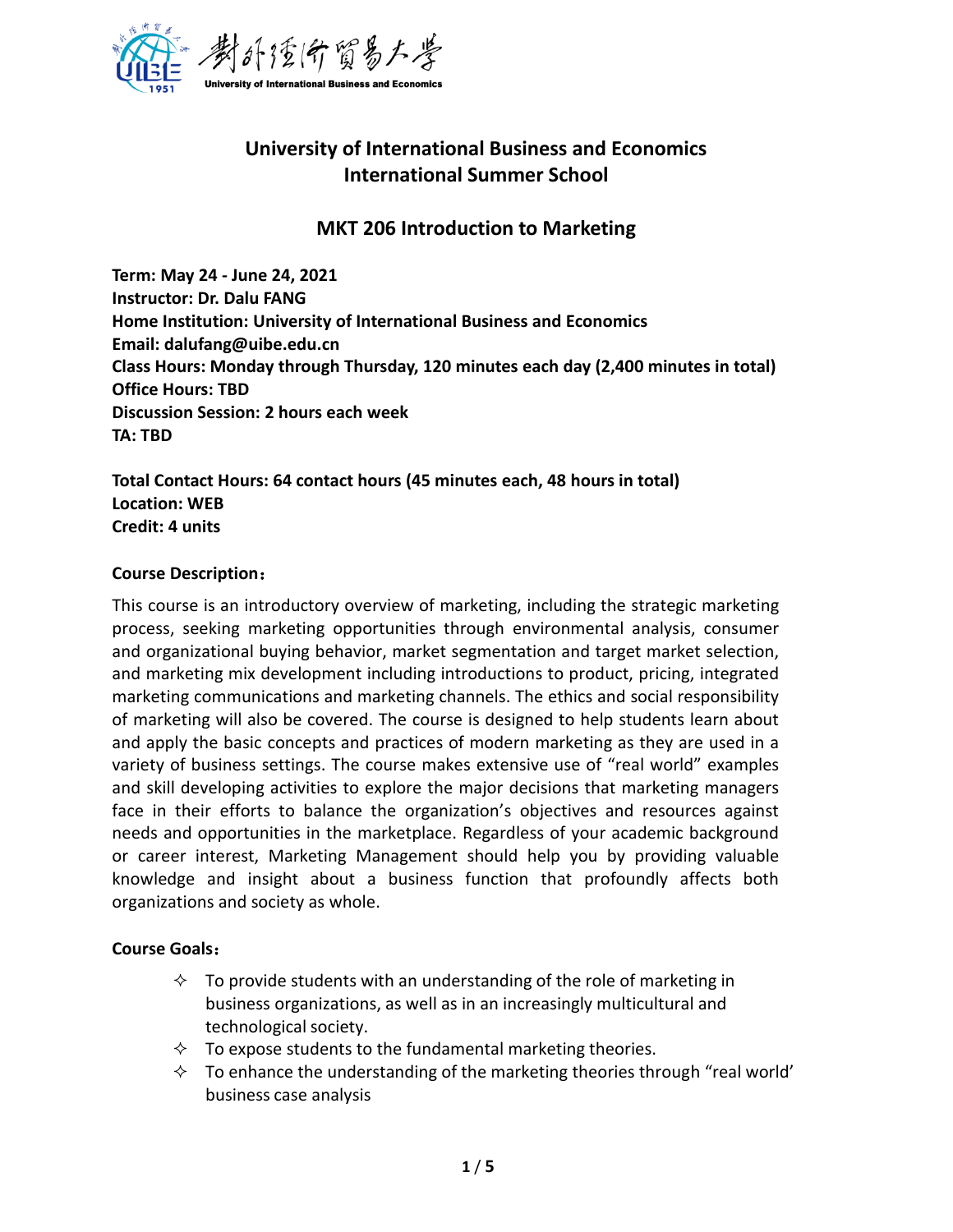

 $\Diamond$  To emphasize the importance of ethical and socially responsible behavior in marketing.

### **Course Structure**:

This course is organized to flow from the general to the specific. We begin with a general overview of marketing, the strategic marketing process and the marketing environment. We move to a review of consumer behavior and the consumer decisionmaking process, and then examine how organizations identify and select target markets. We next begin to focus on specific components of marketing strategy such as product and brand management, pricing techniques and strategies, retailing and wholesaling, advertising and public relations. We conclude with an exploration of global marketplace and sustainable marketing social responsibility and ethics.

### **Required Textbook**:

- 1. P. Kotler and G.Armstrong, *Principles of Marketing*, 16th Edition, Pearson, 2016, ISBN-10: 0133795020, ISBN-13: 978-0133795028
- 2. Supplementary readings distributed in class, including journal articles and case studies.

### **Course Evaluation**:

| A. Class participations                     |     |  |
|---------------------------------------------|-----|--|
| B. Tests                                    | 45% |  |
| C. Groups Projects                          |     |  |
| 1. Case Analysis                            | 15% |  |
| 2. Marketing Plan                           |     |  |
| Plan Part I - Consumer and Market Profile   | 10% |  |
| Plan Part II - Marketing Strategy           | 10% |  |
| Plan Part III - Marketing Plan Presentation | 10% |  |

### **Description of Course Evaluation**:

### **A. Class participation**

Number of videos finished in time, excellent classroom discussion on the Marketing Spotlights or on any other component of the course, supported by adequate preparation, is an important component of the class participation grade. Class participation will be 10% of the final grades.

## **B. Tests**

The 3 tests are inclusive from chapters of the textbook material, each test accounts for 15%, 45% in total.

## **C. Group Projects**

Groups of 4-6 students will be formed at the beginning of the semester. The group-based projects will make up for 45% of students' final grades. The following two tasks will be assigned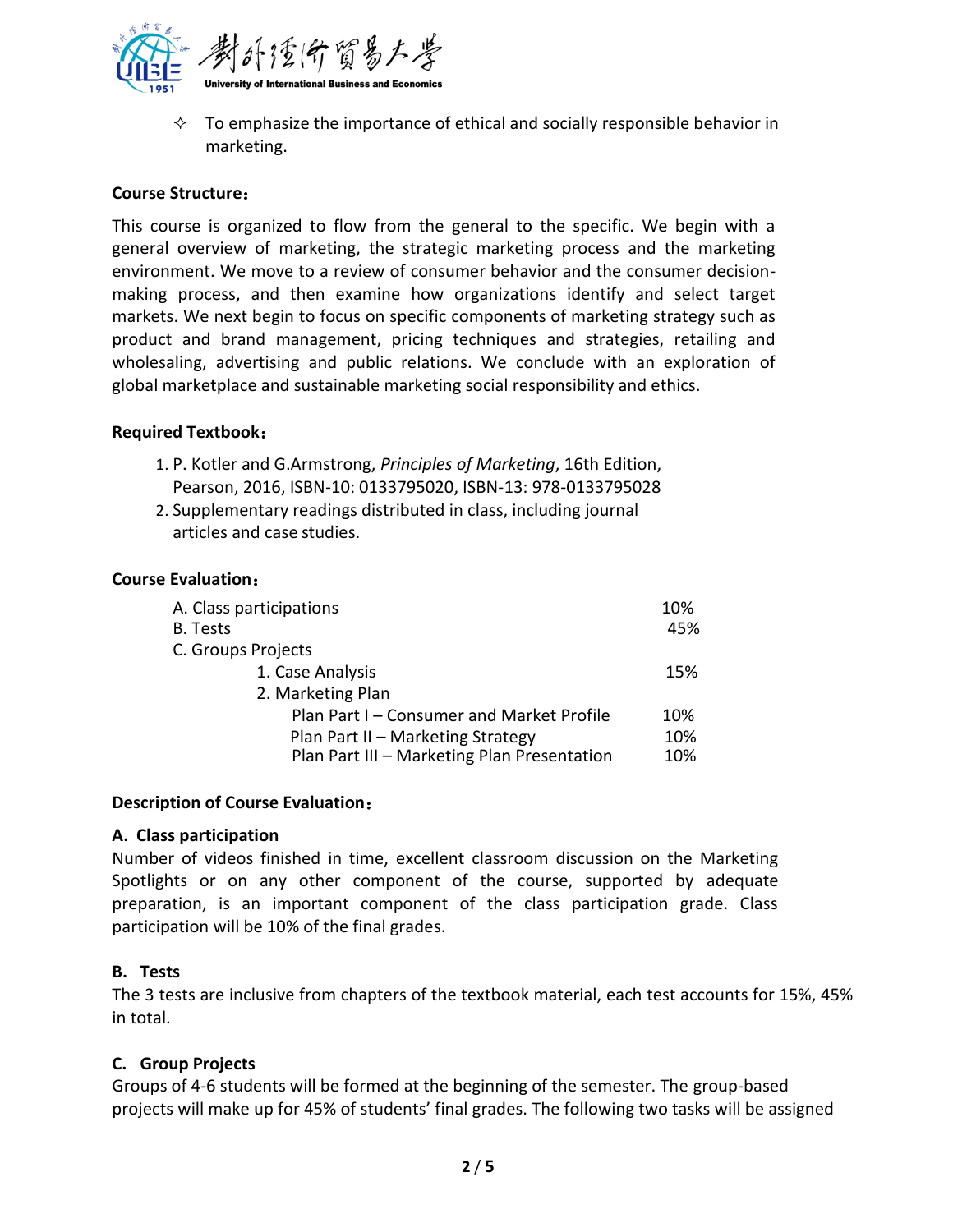

to the students and they will be graded as a group:

### **1. Case Analysis**

Performance on Case Analysis will be 15% of the course grade. Each group can choose one case to present. All the group members are asked to present the analysis of the case by Zoom meeting. Requirements for Case Analysis will be given before the presentation.

### **2. Marketing Plan (MP)**

Each group will be assigned a specific industry from which they will choose a product to build a Marketing Plan. Groups will submit their product idea on June 2 for approval.

A short, one-page (typed) description is required at this date. In case students want to change the product idea after the submission deadline, they need approval from the instructor.

There are 3 parts to the Marketing Plan

### **Part I: The Consumer and Market Profile**

For this part of the assignment, each group is required to provide an in-depth analysis of the consumer and the market within which the product will be sold.

### **Part II: The Marketing Strategy**

This part of the Marketing Plan will use the 4 P marketing mix strategy, including each group's financial calculations, export considerations, and implementation of the product plan. This strategy is specifically constructed for the target market the group describes in the Consumer and Market Profile part of the assignment.

### **Part III: The Marketing Plan Presentation**

During the last 2 classes, each group will be assigned a time to present both parts of their Marketing Plan. Each group will have a maximum of 20 minutes to present, with 5 minutes for questions from the instructor and the class. Please note that all group members are asked to present the Marketing Plan. In addition, all groups should submit the final PPT slides of their marketing plan presentation on the first day of presentation (**June 23**)

### **Grading Scale**:

Assignments and examinations will be graded according to the following grade scale: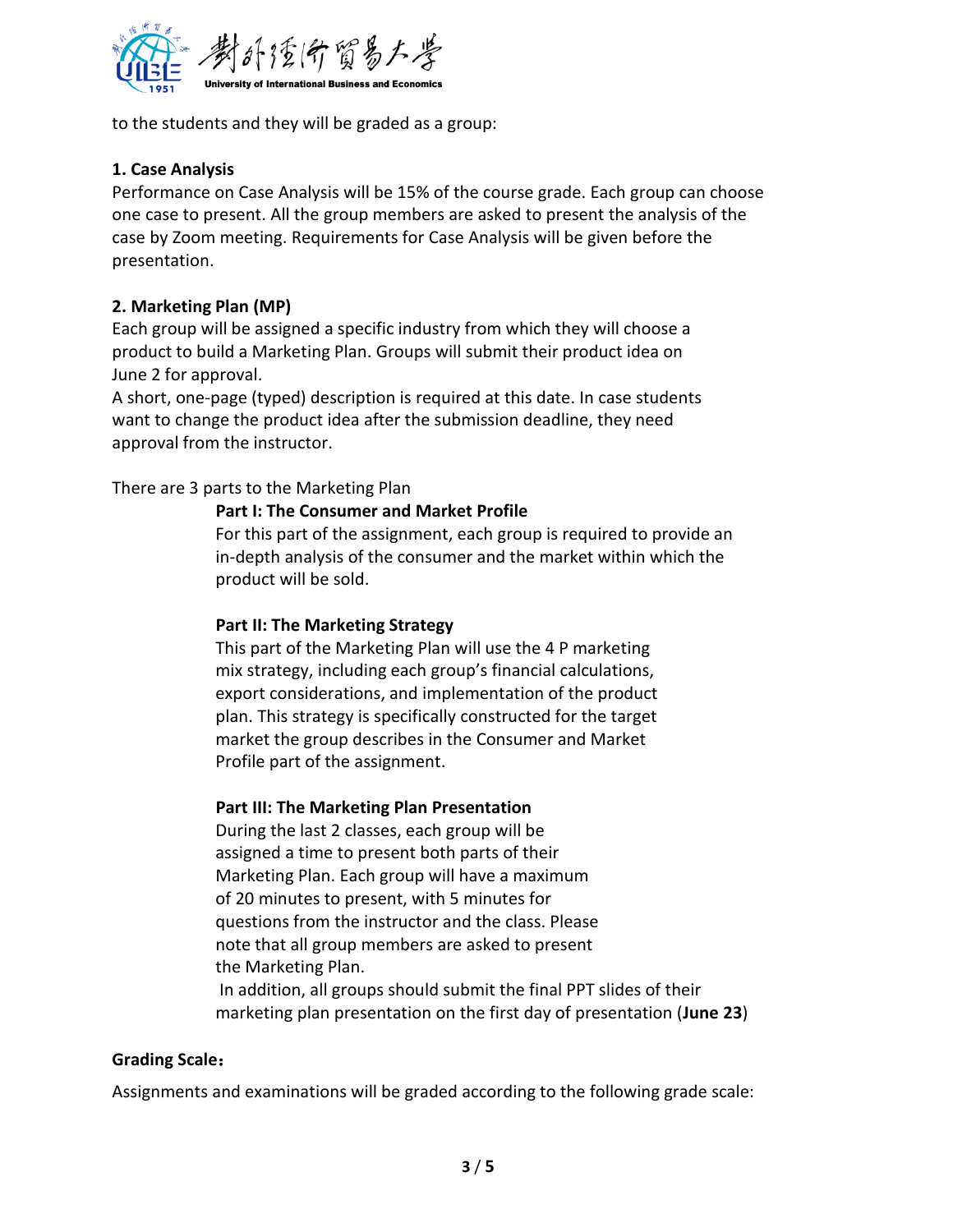

|    | 90-100 | 72-74    |
|----|--------|----------|
| А- | 85-89  | 68-71    |
| B+ | 82-84  | 64-67    |
|    | 78-81  | 60-63    |
| ь- | 75-77  | below 60 |

#### **Academic Integrity**:

Students are responsible for knowing policy regarding academic honesty.

The University of International Business and Economics expects students to be honest in their academic work. Academic dishonesty is viewed as a serious violation of university rules and such misconduct is not accepted by academic community. In particular, students must refrain from plagiarism, cheating and collusion in connection with examinations, submitting substantially the same piece of work to different classes and must fully acknowledge all the sources of ideas and all assistance received in work submitted to the instructor for evaluation. Violation of the rules of academic honesty may lead to suspension or disqualification of the student from further study at the University.

### **Tentative Course Schedule:**

| <b>Session</b>            | <b>Date</b>    | <b>Topic</b>                                                  | <b>Notation</b>     |
|---------------------------|----------------|---------------------------------------------------------------|---------------------|
| 2021-5-24<br>1            |                | Kick-off session: Introduction to course                      | <b>Final Groups</b> |
|                           |                | <b>An Overview of Marketing</b>                               | <b>Set Up</b>       |
| 2021-5-25<br>$\mathbf{2}$ |                | <b>Marketing: Creating and Capturing Customer</b>             |                     |
|                           |                | Value                                                         | <b>Chapter 1</b>    |
|                           |                | <b>Company and Marketing Strategy: Partnering to</b>          |                     |
| 3                         | 2021-5-26      | <b>Build Customer Engagement, Value, and</b>                  | <b>Chapter 2</b>    |
|                           |                | <b>Relationships</b>                                          |                     |
| 2021-5-27<br>4            |                | <b>Analyzing the Marketing Environment</b>                    |                     |
|                           |                | Case Analysis 1: Tesla Shanghai factory                       | <b>Chapter 3</b>    |
| 5                         | 2021-5-31      | <b>Managing Marketing Information to Gain</b>                 | <b>Chapter 4</b>    |
|                           |                | <b>Customer Insights</b>                                      |                     |
| 6                         | $2021 - 6 - 1$ | Test 1 (Chapters 1-4)                                         |                     |
| 7                         | $2021 - 6 - 2$ |                                                               | <b>Chapter 5</b>    |
|                           |                | <b>Consumer Markets and Consumer Buyer</b><br><b>Behavior</b> | <b>Hand in MP</b>   |
|                           |                |                                                               | Idea                |
| 8                         | $2021 - 6 - 3$ | <b>Business Markets and Business Buying Behavior</b>          |                     |
|                           |                | <b>Customer-Driven Marketing Strategy: Creating</b>           | Chapter 6,7         |
|                           |                | <b>Value for Target Customers</b>                             |                     |
|                           |                | <b>Case Analysis 2: Pinduoduo</b>                             |                     |

*Note: The following are approximate topics and dates. I reserve the right to make changes as necessary.*